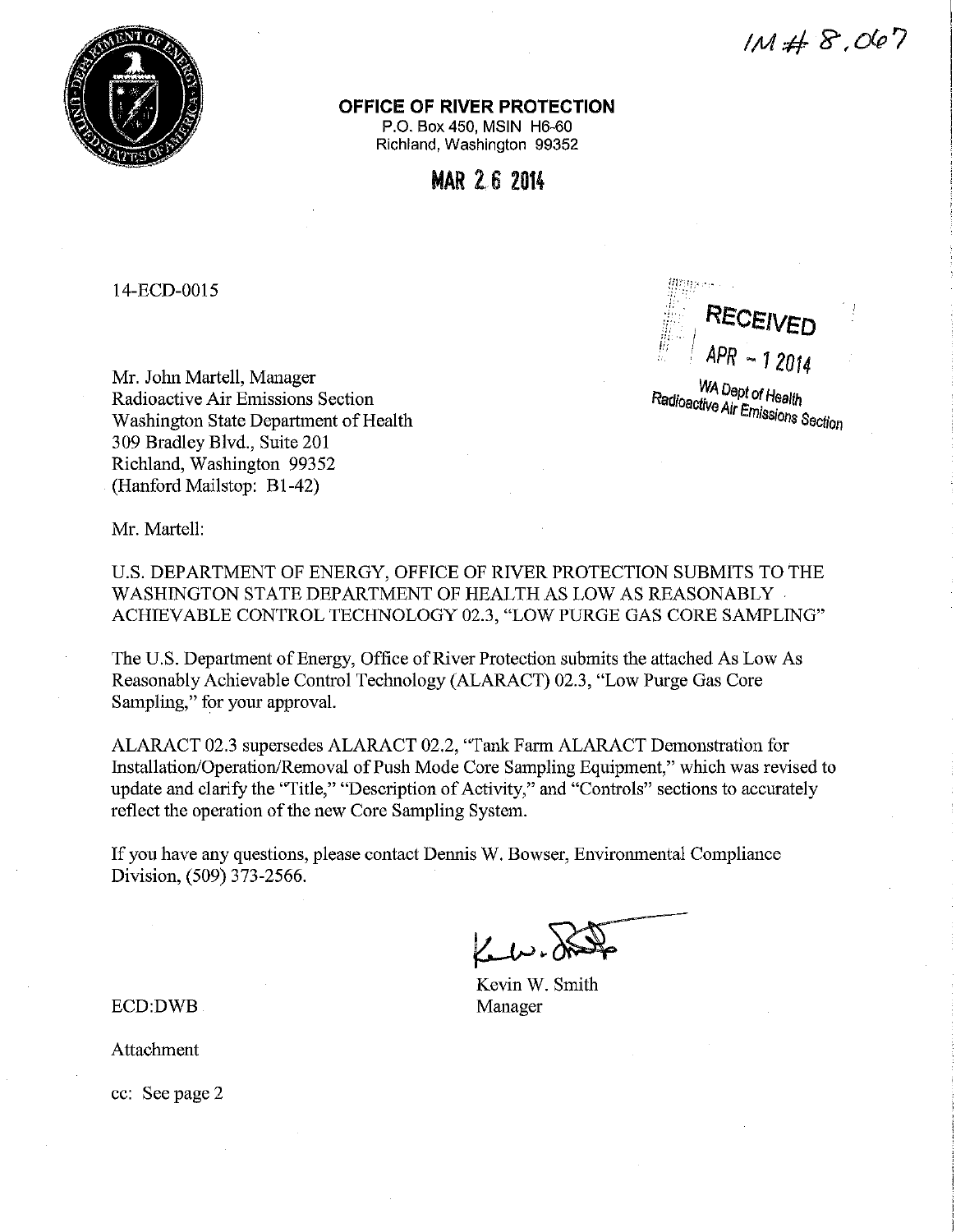Mr. John Martell 14-ECD-0015

cc w/attach: P.M. Gent, Ecology R.M. Allen, WRPS Administrative Record (H-0-8) Environmental Portal, LMSI WRPS Correspondence

cc w/o attach: J. Cox, CTUIR S. Harris, CTUIR K.A. Conaway, Ecology J.A. Hedges, Ecology D. Zhen, EPA (Region 10, Seattle) R.H. Anderson, MSA G. Bohnee, NPT K. Niles, Oregon Energy D.R. Hildebrand, RL D.E. Jackson, RL J.W. Schmidt, WDOH T.G. Beam, WRPS J.A. Joyner, WRPS J.A. Voogd, WRPS R. Jim, YN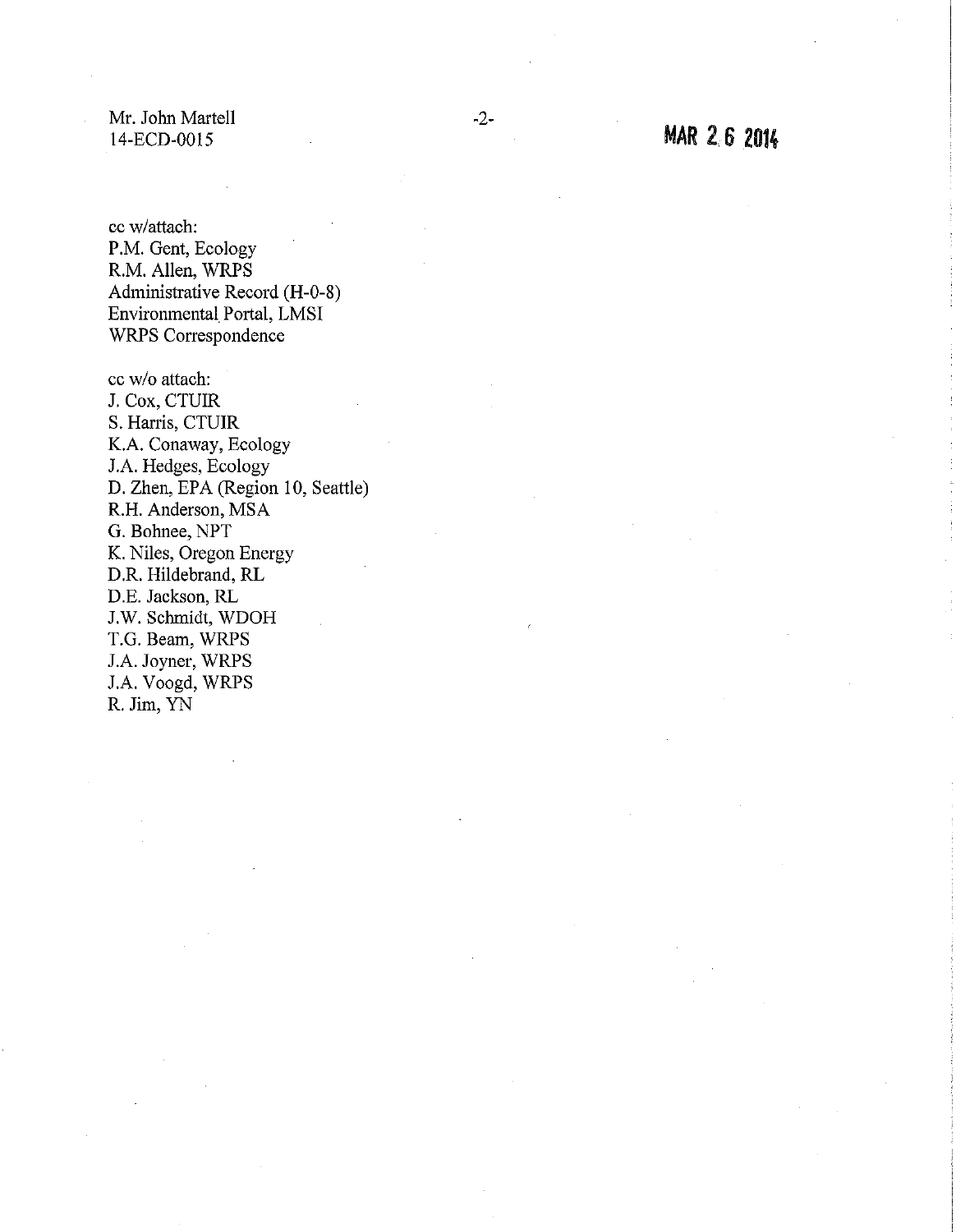Attachment 14-ECD-0015 (3 Pages)

As Low As Reasonably Achievable Control Technology 02.3 Low Purge Gas Core Sampling

Dennis W. Bowser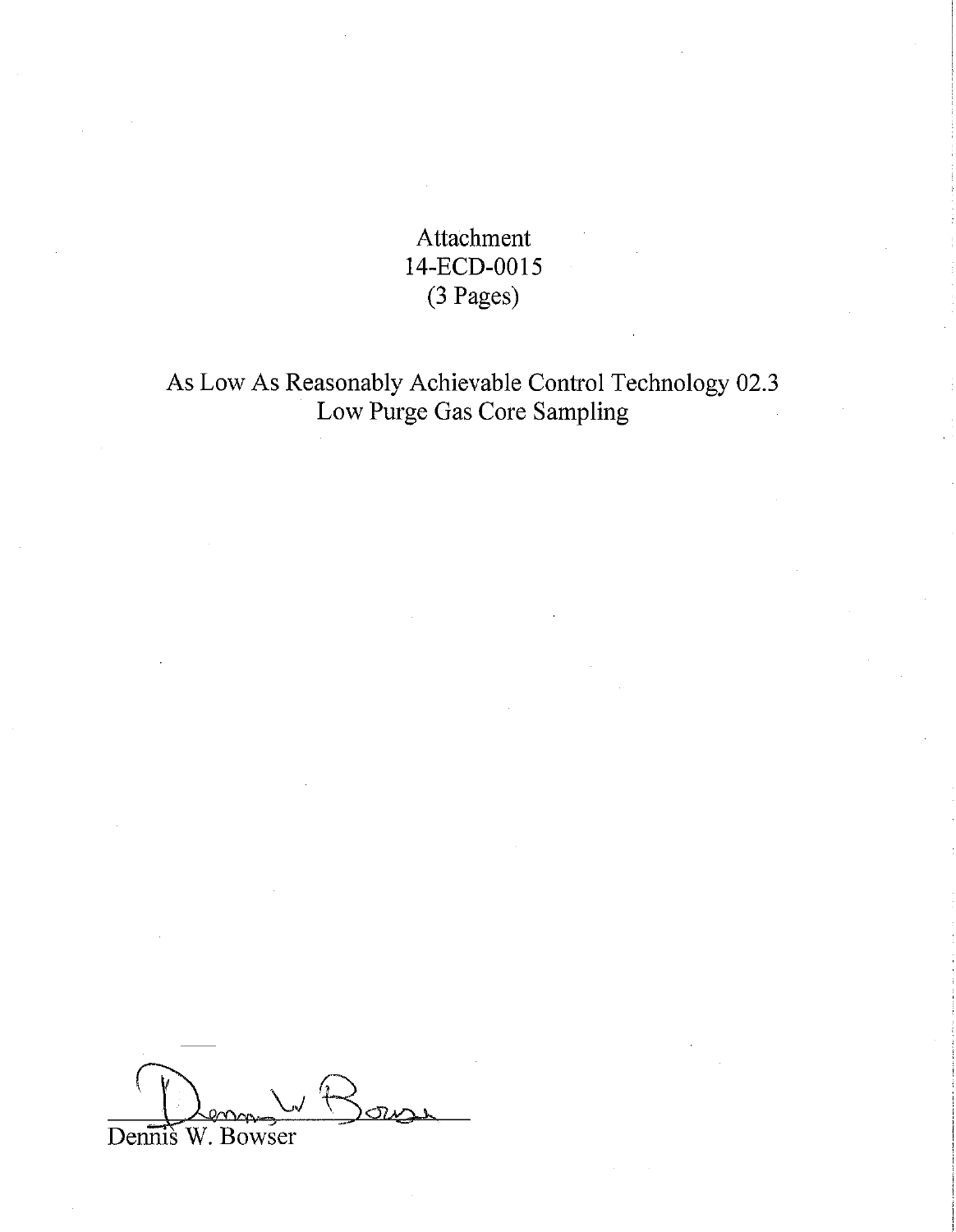### ALARACT 02.3 Low Purge Gas Core Sampling

### **1. Description of Activity**

*The Core Sampling System is used in Single-shelled tanks (SST), Double-shelled tanks (DST), and miscellaneous tanks to obtain samples of waste for characterization purposes. The Core Sampling System operates in two drilling modes: Push Mode Core Sampling (PMCS) and Rotary Mode Core Sampling (RMCS). PMCS, the preferred mode, involves the hydraulic pushing of the bit through the tank waste without any intentional rotation of the drill bit. The RMCS mode involves the intentional rotation of the bit and is used when the waste is more difficult to penetrate. The core sampling system can use a variety of the bits for the drilling apparatus. Barrier fluids and purge gases are used to prevent the release of tank vapors. The Core Sampler has a low purge gas flow rate (<10 cfm) and a high purge gas rate (>10 cfm and <120 cfm). Core sampling under this As Low As Reasonably Achievable Control Technology (ALARA CT) will be conducted at purge gas flows less than 10 cfm. The Core Sampling System consists of the sample platform, pressurized nitrogen or compressed air supply, change out assembly, cable spray washer, and other support equipment.* 

System set up and sampling is controlled by operating procedures. Riser access is executed in accordance with ALARACT 01.1, *Tank Farm ALARACT Demonstration for Riser Preparation/Opening,* and continuous Health Physics Technician (HPT) coverage is provided whenever the riser is open.

The operation of core sampling begins by inserting a drill string into the waste. The Core Sampling System contains a seal against the bottom of the core barrel to prevent back flow of tank waste into the drill string protecting the air pathway out of the tank. The system also has a seal at the top of the drill string to further protect against the air pathway out of the tank. Nitrogen/air (or other fluid such as water with a Lithium Bromide tracer) is used only in amounts sufficient to maintain the hydrostatic head and prevent or minimize movement of tank waste into the core barrel. The drill string section connections are sealed to prevent air leaks and the shielded receiver and sampler have cam-locks to prevent the exposure of the sample to the air.

When the segment is complete, the drill string is disconnected from the Core Sampling System platform and is capped and connected to the shielded receiving vessel while protecting the air pathway. The platform then rotates to place the shielded receiver either directly over a shipping cask or the shielded receiver may be positioned over an x-ray machine to allow the sampler to be x-rayed.

While operating the Core Sampling System in push or rotary mode, water or air is used to maintain the hydrostatic head in the drill string minimizing waste entry into the sampling system. Once a complete core has been obtained, the platform can be repositioned on the same riser or moved to a different riser on the same tank to obtain additional cores. During breakdown, the drill string is sleeved as it is removed from the tank and placed into a waste container. When sampling is complete at one tank, the Core Sampling System will be disconnected and moved to the next tank or stored for later use.

 $\mathbf{1}$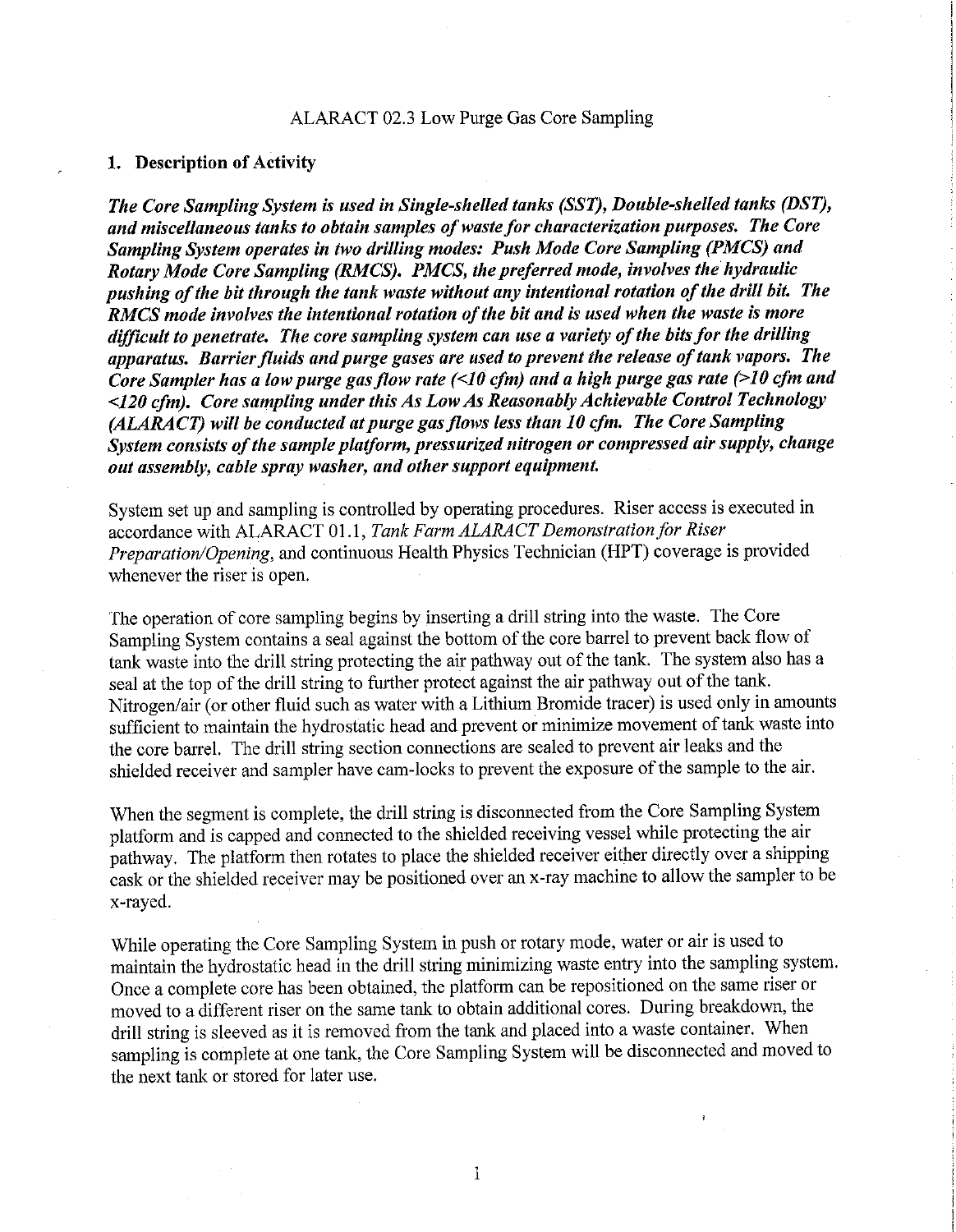When core samples are taken without use of a purge gas (e.g., use of a barrier fluid) and during storage, an inline filter will be placed on the purge gas lines. This will help prevent contamination spread from the inside of the sample box.

## **2. Controls**

- a. When opening riser, use ALARACT demonstration controls for "Riser Preparation/Opening" (ALARACT 01.1).
- b. Follow ALARACT demonstration for "Packaging and Transportation of Waste" (ALARACT 04.1).
- c. HPT coverage will be performed as specified in the Radiological Work Permit.
- d. If sustained wind speeds are  $\geq$  25 mph, then do not initiate sampling.
- e. A local wind speed device may be utilized in lieu of Hanford Meteorological Station readings, if local wind speed readings are taken in an unobstructed location representative of the work area.
- f. If a local wind speed device is used to measure wind speeds, then the use of the local wind speed device and the measured wind speed readings must be documented in the Work Record.
- g. Valves, caps, and plugs are used to minimize open riser time.
- h. Document core sampler drill string seal in place to minimize exposure pathway.
- i. Secure threaded drill string section connections and/or shielded receiver and sampler camlocks as necessary to minimize exposure pathway.
- j. Document passive or active high-efficiency particulate air filtration on tanks.
- k. Use approved Containment Selection Guide, Attachment A, from the latest revision of TFC-ESHQRP RWP-C-02, Radiological Containment.

#### **3. Monitoring**

- a. At a minimum, pre and post-job contamination surveys (smears) shall be taken.
- b. Radiological monitoring shall be in accordance with the latest revision of HNF-5183, Tank Farms Radiological Control Manual.

#### **4. Records/Documentation**

a. Work Package

2